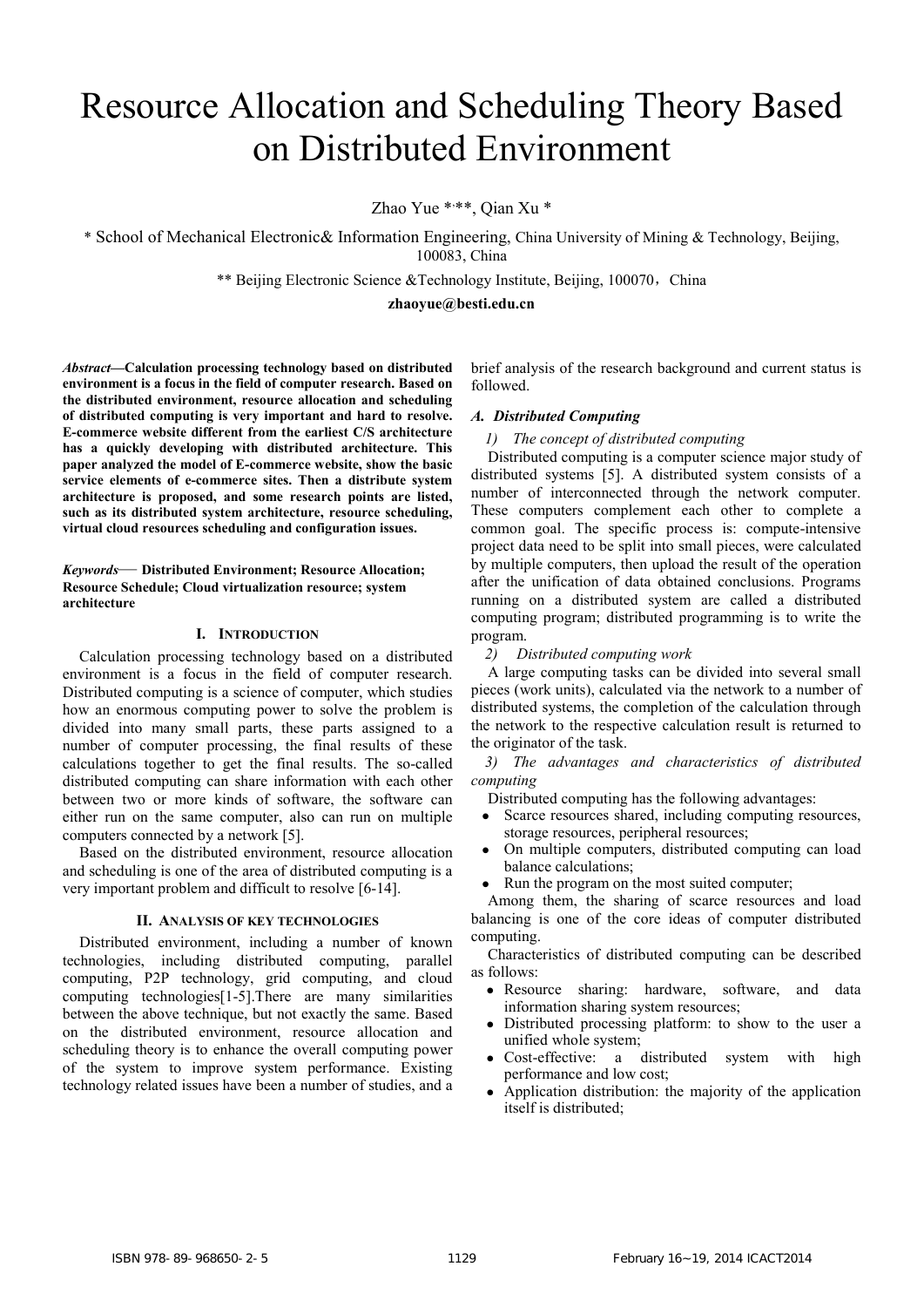- High reliability: Modern distributed systems with a high degree of fault tolerance mechanisms;
- Scalability: Add a few PC can improve the performance of the system;
- A high degree of flexibility: compatible with different hardware vendors' products, machines and peripherals compatible with low-profile and high-performance computing.
- *4) Distributed computing problems.*

Calculation task is complex and diverse, including not only simple mathematical calculations, but also includes a number of tasks such as data analysis and processing, including space exploration, information retrieval, life sciences analysis task requires a strong computing power support [6]. Distributed computing can effectively take advantage of the idle processing power of networked machines around the world to help the lack of financial support, tasking limited computing resources, and accelerate the process of human science. Such problems are generally interdisciplinary, challenging, human beings need to be solved research projects. One of the more famous:

- Solve more complex mathematical problems, such as the GIMPS (look for the largest Mersenne primes).
- Research to find the most secure password system, such as the RC-72 (password cracking).
- Bio-pathological studies, such as Folding  $(a)$  home (to study protein folding, misunderstanding, polymerization, and the resulting disease).
- Wide variety of diseases research, such as the United Devices (find effective drugs to fight cancer).
- Signal processing, such as SETI AT Home (home to find extraterrestrial civilizations).

In addition, with the distributed computing technology matures, many new applications continue to emerge.

# *B. Research significance and value*

Sharing of scarce resources and load balancing is one of the main ideas of distributed computing, cloud computing and virtualization technology. Based on the above background, this paper proposes the research of resource allocation and scheduling theory in the distributed computing environment. Focusing on Distributed system architecture, distributed computing resource allocation theory, distributed resource scheduling algorithm, virtual cloud resources scheduling and configuration issues in-depth study, research subject is the current hot issues and the difficulties of computing technology research areas. Improvement and development of computational theory has important research significance and value.

# **III. DESIGN OF THE E-COMMERCE WEBSITE BASED DISTRIBUTED TECHNOLOGY**

E-commerce website different from the earliest C/S architecture has a development of a distributed architecture. Ecommerce website is a business application system running the main bearer and reflecting the earliest commerce site using client/server architecture, including network server, the client browser, and HTTP protocol or application functionality. With the rapid development of computer networks and communication networks, e-commerce applications have rapid development of online shopping. Now, a number of ecommerce sites, such as Taobao, Jingdong, Alibaba, Amazon and others, handle large amounts of distributed data request everyday. So we try to propose a new framework which can support business applications for large data.

The above analysis of the architecture platform and research focus on distributed architecture from different levels and angles, the research question focused on different aspects of the distributed system. Typical system architecture can provide us with a platform for better analysis of the problem, including a representative, Hadoop architecture, which learned from Google's MapReduce framework on the basis of development [3]. MapReduce architecture is more suitable for large data search applications, such as Web search engine architecture through the use of special software robot, spider, find pages of billion record the number of network information, build a query to find the list of words and development of a metadata database in the background to achieve fast retrieval. Before the analysis of a representative architecture including HDFS, Mapreduce, Hbase, Hive and other platforms are factored out from the Hadoop project.

The architecture is applicable to a large amount of data retrieval. The search request is relatively simply, the retrieval time requirements the short search, data retrieval of applications, but is not entirely suitable for some other distributed application, such as e-commerce platform-- Taobao, Jingdong, and online shopping applications, such as the railway booking system website of China—12306.cn. By its very nature, it is also distributed request, and the characteristics of the application are different from the searchtype applications. The requests are usually the case of realtime data retrieval, and the corresponding search engine. Search results usually use the spider static search results. This application is usually the application of e-commerce, often connected with e-commerce payment platform, and need to connect it through an encrypted connection to ensure the reliability, safety certification network. This type of application can be collectively referred to as "electricity supplier application". Such applications database search is not as complicated, but the more important data concurrency and data collaboration between interlocking, security, fault tolerance, and parallel read and write more prominent. Similar promotional activities, or network ticketing systems regularly open votes in the e-commerce platform, demonstrated by the large amount of data concurrent access on system architecture cause greater impact.

E-commerce solution is usually divided into direct programs and integrated supply chain solutions. Direct marketing programs commonly used in retail sales, a business organization is to attract customers through the virtual store, customers can get the desired browser. And online virtual stores can also advertise to the user, and make a discount, promotional. Supply chain integration objectives of the program will send a dynamic flow of data to contact trade partners around the world, real-time data. To achieve this goal,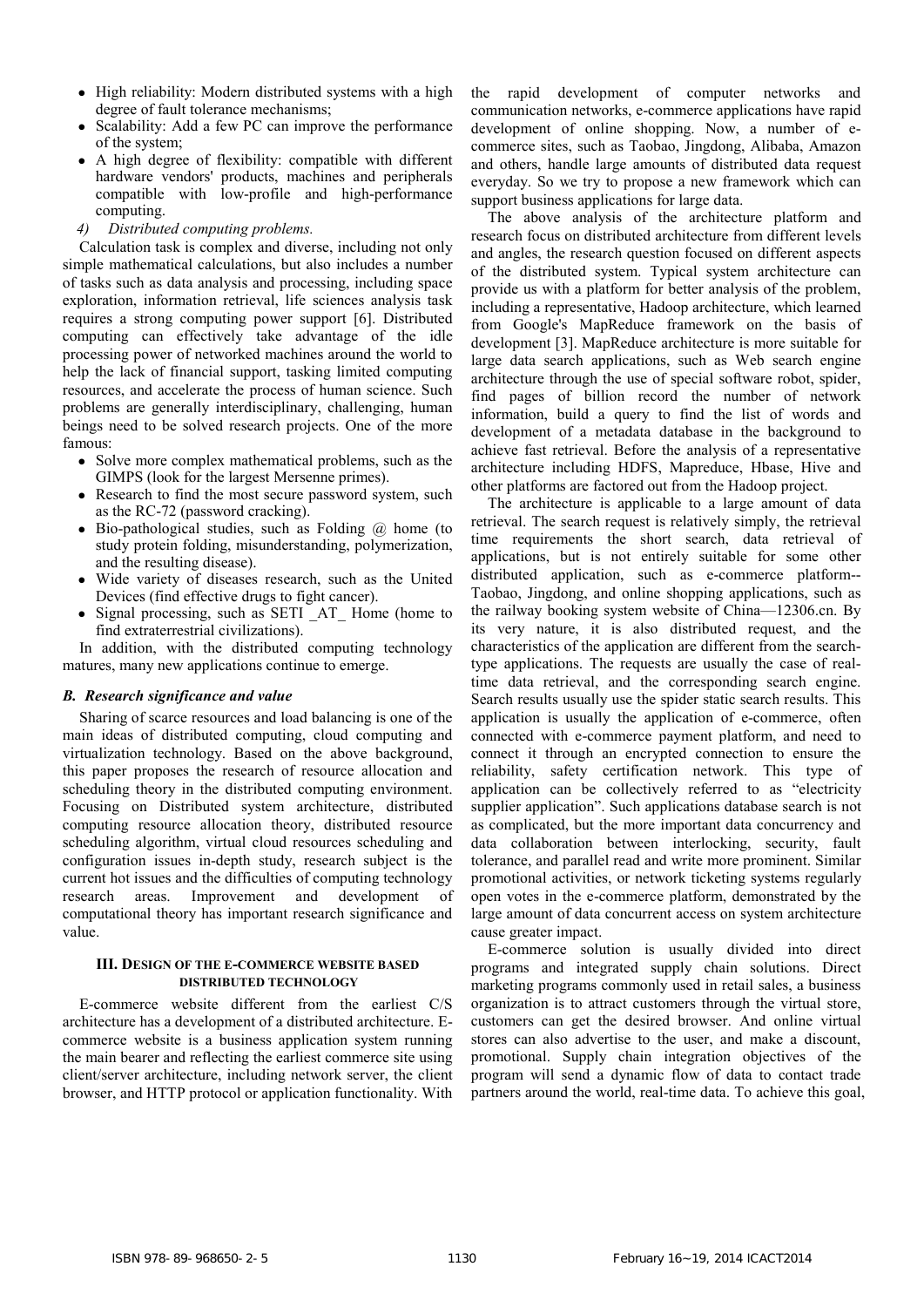all the participants involved in the supply chain solutions must adopt unified data standards in order to achieve a smooth and seamless transfer of data. Supply chain integration solutions require different departments to work together to meet customer needs, require participants to develop more effective programs to adapt quickly to changing market conditions.

E-commerce applications to provide online trading and money transfer services. User data based on business rules processing, order processing, and exchange of information, promotion and advertising; according to business rules processing business data, business data storage and retrieval, directory management, security management, and communication services, development components, enterprise database and the necessary tools. Figure1 show the basic service elements of e-commerce sites.



**Figure 1.** The basic service elements of e-commerce sites

Ordinary distributed processing applications are generally prepared in advance good static data, the data change, slow web content updates. Search for business applications, such as Google, launched its search results are usually based on search keywords before other users have submitted in advance by the system in the background through the spiders crawl the entire Internet to obtain useful data page. The data has been saved in the Google database system by the classification process. The new user's search process is only in the system database will be set up data relationships re-rendered in a web page. Another example mail service--Gmail, Gmail service developed by Google Inc. for user's e-mail stored in the distributed storage system.The user's e-mail content updates slower, smaller amount of data, these characteristics determine the ordinary distributed processing in the database design process does not need too much to consider data concurrency, mutual exclusion, and fault tolerance features.

E-commerce site is different from the ordinary distributed applications, its main business data processing, complex data types, large amount of data flows, frequent exchange of data, and therefore the efficiency of the operation of the database directly affect the efficiency of the entire e-commerce system, the data Security is also a direct impact on the normal safe operation of the system.

Based on the above analysis, we can see, E-commerce distributed applications different from the early days of distributed computing tasks assigned, the development of distributed data crawling, It has massively parallel processing to distributed data, the core architecture for different applications, the performance different characteristics.

E-commerce site system resources are mainly concentrated in data processing, followed by services and management, and finally the text browser. Construction site equipment, development, software should be more than 50% of the inputs used to improve the efficiency of the system. Concurrent data processing efficiency should also be considered when designing a database because the database itself is quite different concurrent, database structure is designed to consider how to classify the data and make the necessary load test to identify concurrent programs of the highest processing efficiency.

The topic carry out the research of distributed architecture based electricity supplier business applications features, which study its distributed system architecture, resource scheduling, virtual cloud resources scheduling and configuration issues.

#### **IV.RESEARCH POINTS OF THE TOPIC**

A conclusion may review the main points of the paper. Please do not replicate the abstract as the conclusion. A conclusion might elaborate on the importance of the work or suggest applications and extensions.

Based on the above analysis, some research points are listed, such as its distributed system architecture, resource scheduling, virtual cloud resources scheduling and configuration issues. Figure2 show the research points of the topic, we will give the results of research in the other papers.

#### *A. A distributed system architecture research*

This paper based on the advantages and disadvantages of existing distributed systems, intends to combine research focus, based electricity supplier class business distributed resource allocation and scheduling problems, proposes a distributed computing framework.

Distributed system architecture designed for large data, the large volume of business platform application design, usually have very high demands on performance, huge amounts of data, fault tolerance and scalability [8], so the architecture of the system can not simply the centralized. Performance requirements: *1)*. Distributed data storage, *2)*.Request distributed scheduling, *3)*.Multi-node distributed deployment, *4)*.Double backup and warm standby.

The system design is the most important network architecture, distributed resource allocation, resource scheduling and inter-module communication. We will study the distributed system architecture required the design of distributed framework, the framework needs to provide parallel computing model, computing power for multi-machine multicore processors; provide distributed cache for the use of multimachine memory capacity; like operating a local file exactly as the remote file is used to take advantage of the remote multimachine hard disk storage capacity; complete distributed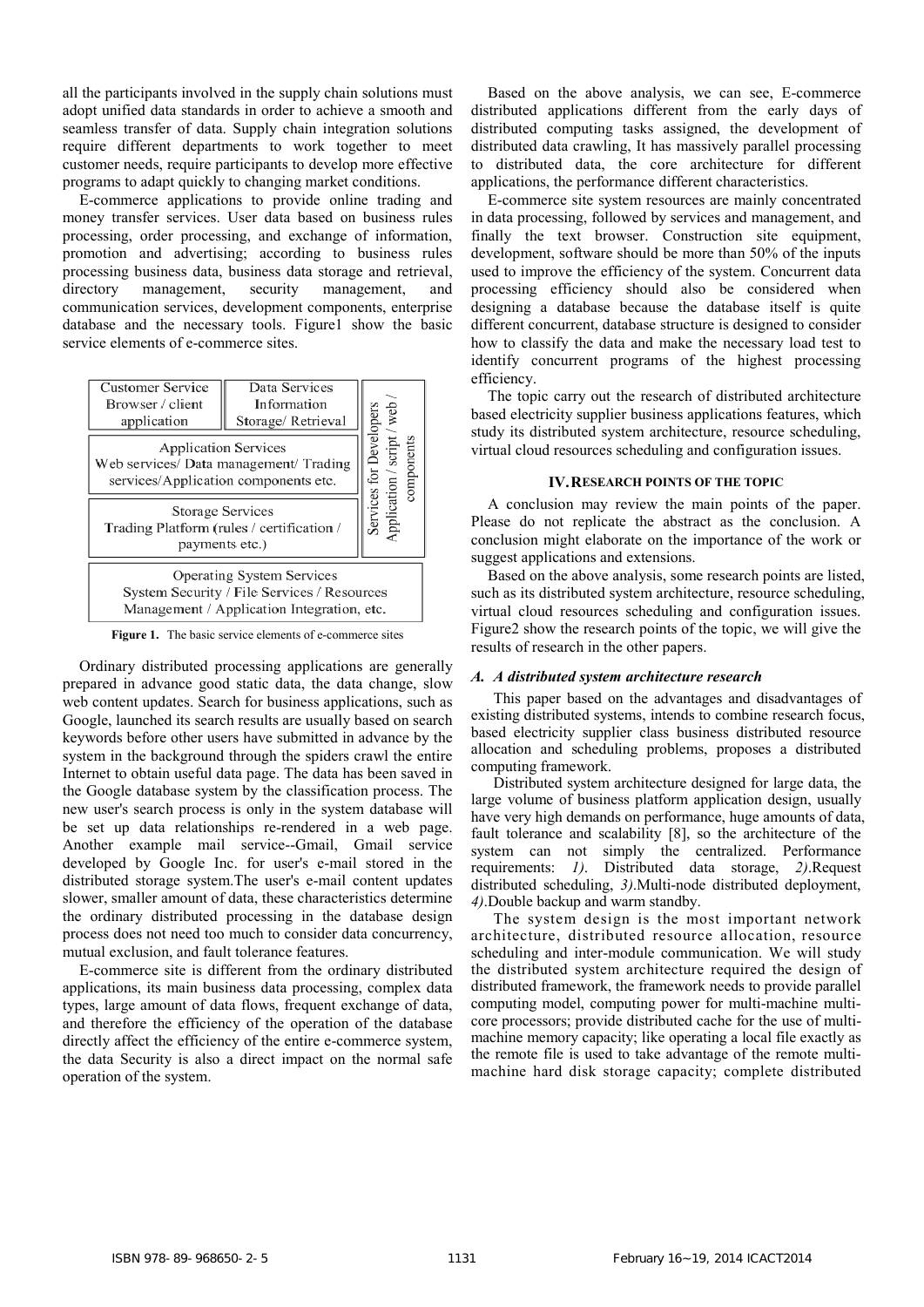

**Figure 2.** Research points of the topic

collaboration and lock for multi-machine collaboration and communication. The framework needs to put forward a simple and easy-to-use API interface, more than one computer processor, memory and hard disks, in order to gain greater computing power to solve complex problems.

Design new distributed framework to be adopted by the polymerization or more machines used to calculate the CPU and memory utilization, to solve the problem of large quantities and computational complexity.

## *B. the allocation of resources in a distributed environment theoretical research*

Proposed a resource allocation method based on game theory, to achieve a balanced distribution of computing resources, to achieve load balancing.

Game Theory applied to solve the existing problems in theoretical computer studies has a long history. Such as the use of incentives for protocol design, analysis of user selfishness in the existing design of resource allocation mechanisms influence on the results, in order to meet user selfishness and mechanism-based design method. The market mechanismbased computing in the field of artificial intelligence and game theory also has important applications [12].

Game theory, the case of a branch of applied mathematics, has become one of the standard analytical tools of economics, which has a wide range of applications in biology, economics, international relations, computer science, political science, military strategy, and many other disciplines. Interaction between game theory formulated and incentive structure is the study of mathematical theories and methods of struggle or the competitive nature of the phenomenon, which is also an important operational research disciplines. Game theory considers the predicted behavior and actual behavior of individuals in the competitive game, and studies their optimization strategy.

This topic intends to establish a mathematical model of the problem to achieve an efficient allocation of resources distributed task.

## *C. Distributed Resource Scheduling Algorithm*

The topic intends to propose a linear matrix inequalities resource scheduling algorithm to achieve the resource scheduling decisions.

Distributed Resource scheduling algorithm is a theory of dynamic resource scheduling control. Resource scheduling is dynamically variable to a certain extent, which is different from the allocation of resources, the need for the system input feedback processing [14].

Linear matrix inequality approach is the method commonly used in the system control theory. Control theory of large-scale systems often requires input and output conditions for feedback regulation. TS fuzzy control system is a common control model. The distributed resource scheduling algorithm, mathematical modeling, the input and output conditions using linear matrix inequality approach is to be studied to obtain resource scheduling function for the processing system, and the optimal solution.

This topic intends to use the resource scheduling algorithm based on linear matrix inequality approach, modeling distributed resource scheduling decisions, intelligent processing to achieve the optimal solution.

## *D. Cloud virtualization resource scheduling and configuration*

Based on the cloud computing platform, this topic will propose virtualization cloud resource allocation and scheduling policies. Virtualization is a broad term, in simple terms, is the computer module on the basis of the virtual rather than real physical hardware based on operation [12]. According to the different resources demand, virtualization will reschedule the resource in order to achieve the maximum utilization of the data and the purpose of enabling simplified management, resource optimization solutions.

Traditional enterprise IT model determines the network administrator must manage large amounts of server systems. With the large number of fragmented server system, the administrator is difficult to achieve the sharing of system resources. Distributed system partition is an important tool for dynamic scheduling system hardware resources. VMware are logical partitions on a single x86 architecture hardware platform which can concurrently run multiple operating systems. This feature can be different applications running under different operating systems in the same server platform, and mutual security isolation from viruses or system crashes caused by an application. This will achieve integration of many small or medium-sized applications, and unified management, also balanced hardware resources to achieve the best optimization of resources.

The current cloud computing resources in the environment is a virtual machine resources, specifically through the use of virtualization technology to a variety of data center hardware resources virtualization, to form a virtual resource pool, the dynamic deployment of virtual machines to transparent to the user.

This topic will propose a virtualization-based cloud resource allocation and scheduling policy, a set of hardware resources to reorganize the logic of computing power resource pool, so as to realize the dynamic equilibrium distribution of these computing resources. Pre-defined resource allocation principles, according to business needs and the importance of business and continue to monitor the utilization of the resource pool dynamically allocate resources for the virtual machine.

The proposed scheduling policy allows users to define their own policies and rules to determine how to share virtual machines optimize the use of existing resources and how these